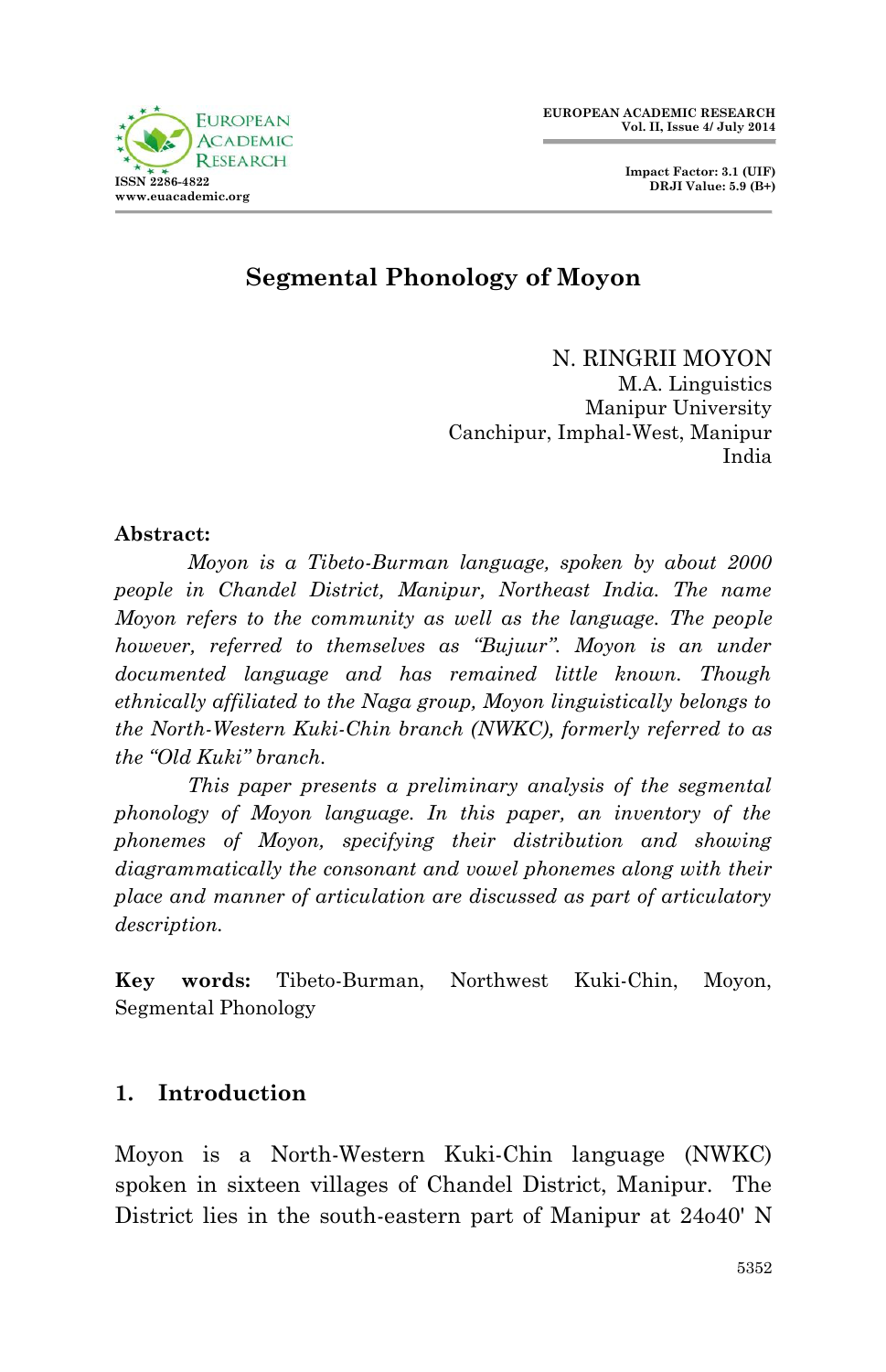Latitude and 93o50' E Longitude. It is the border district of the state. Its neighbors are Myanmar (erstwhile Burma) to the east and south, Ukhrul district to the northeast, Churachandpur district to the west and south, and Thoubal district to the north. It is about 64 km. away from Imphal, the capital of Manipur. The district is inhabited by several communities. Prominent communities in the district are Anal, Chothe, Lamkang, Maring, Monsang, Moyon, Paite, Tarao, Thadou, and Zou etc. This paper presents the segmental phonology of Moyon language. The analysis is based on data elicited from native speakers of the language.





# **2. Segmental Phonemes**

In phonology, a major division is often made into segmental and supra-segmental (or non-segmental) categories. Segmental phonology analyses the speech into distinctive units, or phonemes (segmental phonemes), which have a fairly direct correspondence with phonetic segments (Crystal, 2003). There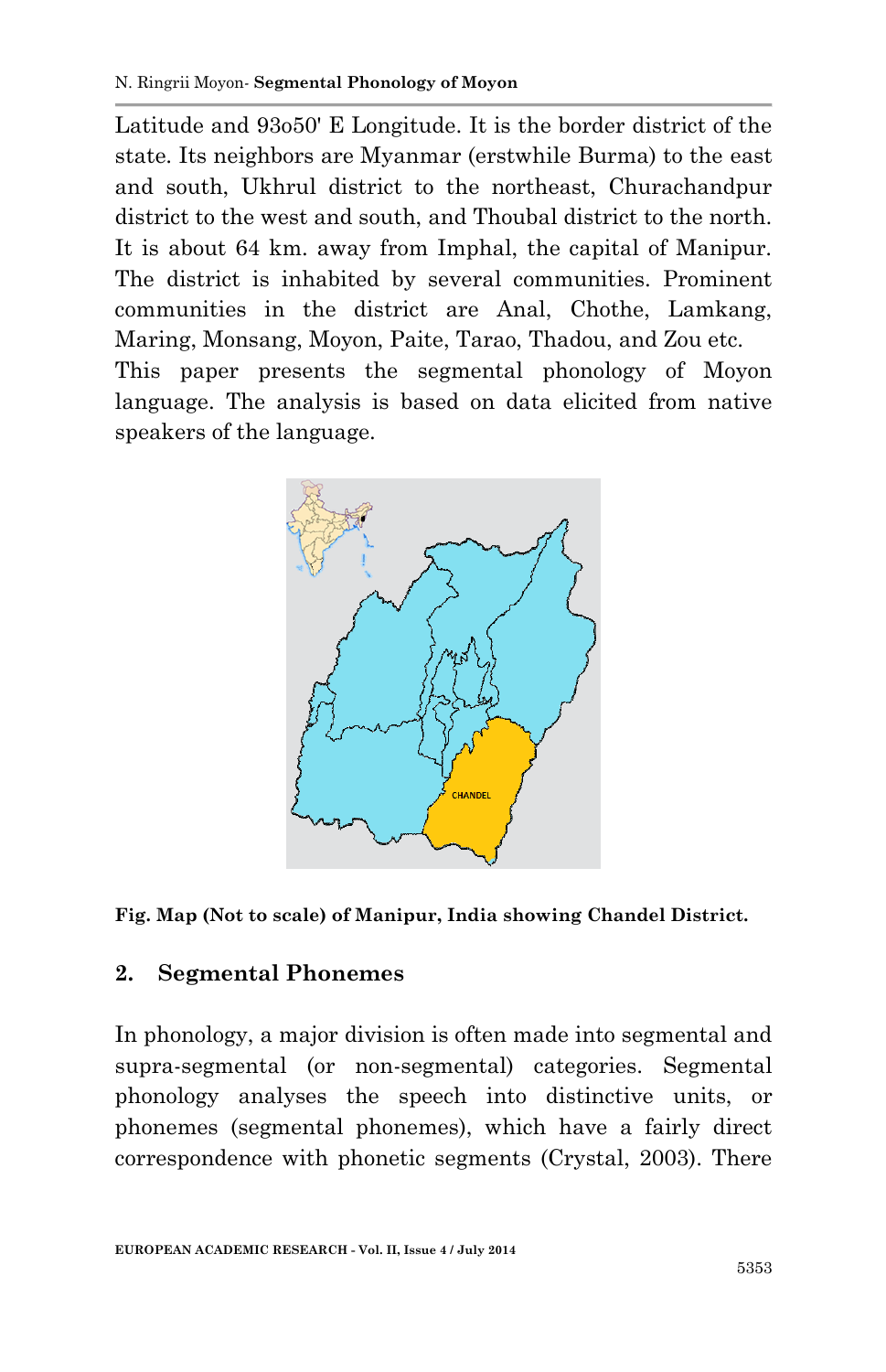are two types of segmental phonemes, namely, consonants and vowels.

#### **2.1. Consonants**

There are twenty consonant phonemes in Moyon. The phonemic consonant inventory of Moyon by place and manner of articulation is given in Table 1.

|              | Bilabial       | Labio- | Alveolar       | Post-    | Velar          | Glottal |
|--------------|----------------|--------|----------------|----------|----------------|---------|
|              |                | dental |                | Alveolar |                |         |
| Stop/Plosive | b<br>p         |        | d<br>t         |          | k              | ר       |
|              | p <sub>h</sub> |        | t <sub>h</sub> |          | k <sub>h</sub> |         |
| Nasal        | m              |        | n              |          | ŋ              |         |
|              |                |        |                |          |                |         |
| Trill        |                |        | r              |          |                |         |
| Fricative    |                | f<br>V | z<br>s         |          |                | h       |
| Affricate    |                |        |                | IJ       |                |         |
| Lateral      |                |        |                |          |                |         |
| Approximant  |                |        |                |          |                |         |

**Table 1. Moyon Consonantal phonemes**

#### **2.1.1. Distribution of consonants**

The distinctive consonants that can occur as onset and coda are given below in Table 2:

|                             | Onset consonant                             | Coda consonants |
|-----------------------------|---------------------------------------------|-----------------|
| voiceless unaspirated stops | /p, t, $k/$                                 | /p, t, k, $2/$  |
| voiceless aspirated stops   | / $p^h$ , t <sup>h</sup> , k <sup>h</sup> / |                 |
| voiced stops                | /b, d/                                      |                 |
| voiceless affricate         | /tʃ/                                        |                 |
| voiceless fricative         | /f, s, $h$ /                                |                 |
| voiced fricative            | $\sqrt{v}$ , z $\sqrt{v}$                   |                 |
| nasals                      | $\rm{m, n, \eta/}$                          | $/m$ , n, n     |
| rhotic                      | r                                           | r               |
| lateral                     | ЛΙ                                          |                 |

**Table 2. Moyon consonantal phonemes showing syllable onsets and codas.**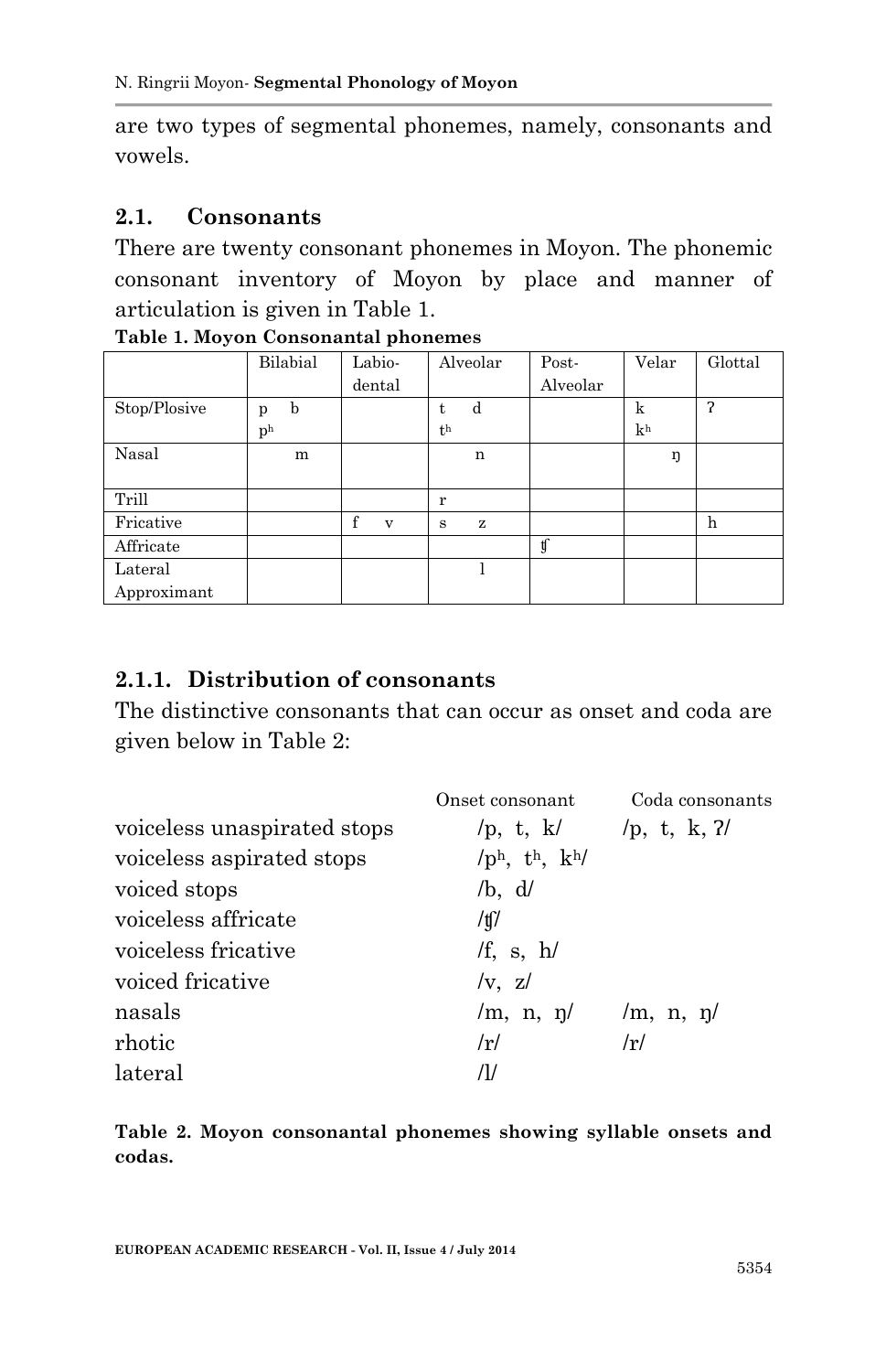Table 2. shows that all of the consonants can occur as syllable onsets, while 8 can occur as codas.

#### **2.1.2. Onset consonants**

#### **Stops**

The contrast between voiceless unaspirated stops are shown in (1) with the help of minimal pairs.

| <b>Unaspirated stops</b> |          |       |             |  |
|--------------------------|----------|-------|-------------|--|
| $(1)$ a. /p-/            |          | /par/ | 'touch'     |  |
| $\mathbf{b}$ .           | $/t - l$ | /tar/ | 'to be old' |  |
| c.                       | $/k-1$   | /kar/ | 'to save'   |  |

The contrast between voiceless aspirated stops are shown in (2) with the help of minimal pairs.

|                |               | Aspirated |                 |
|----------------|---------------|-----------|-----------------|
| $(2)$ a. /ph-/ |               | $/$ phen/ | 'to open'       |
| b.             | $/$ th $\sim$ | /then/    | 'to give light' |
| c.             | $/kh$ ./      | $/kh$ en/ | 'to waylay'     |

Moyon also contrasts voiceless unaspirated, voiceless aspirated and voiced stops at bilabial, alveolar and velar place of articulation as shown in (3), (4) and (5) below.

|                | <b>Bilabial</b> |                    |               |
|----------------|-----------------|--------------------|---------------|
| $(3)$ a.       | $/p-1$          | /pen/              | be content'   |
| $b$ .          | $/\text{ph-}$ / | $/$ phen $/$       | 'to open'     |
| $\mathbf{c}$ . | $/b-1$          | /ben/              | 'arm'         |
|                | Alveolar        |                    |               |
| $(4)$ a.       | $/t$ - $/$      | /tu/               | 'to do'       |
| b.             | $/th$ -/        | /t <sup>h</sup> u/ | 'drive'       |
| $\mathbf{c}$ . | $/d$ -/         | /du/               | 'to lay trap' |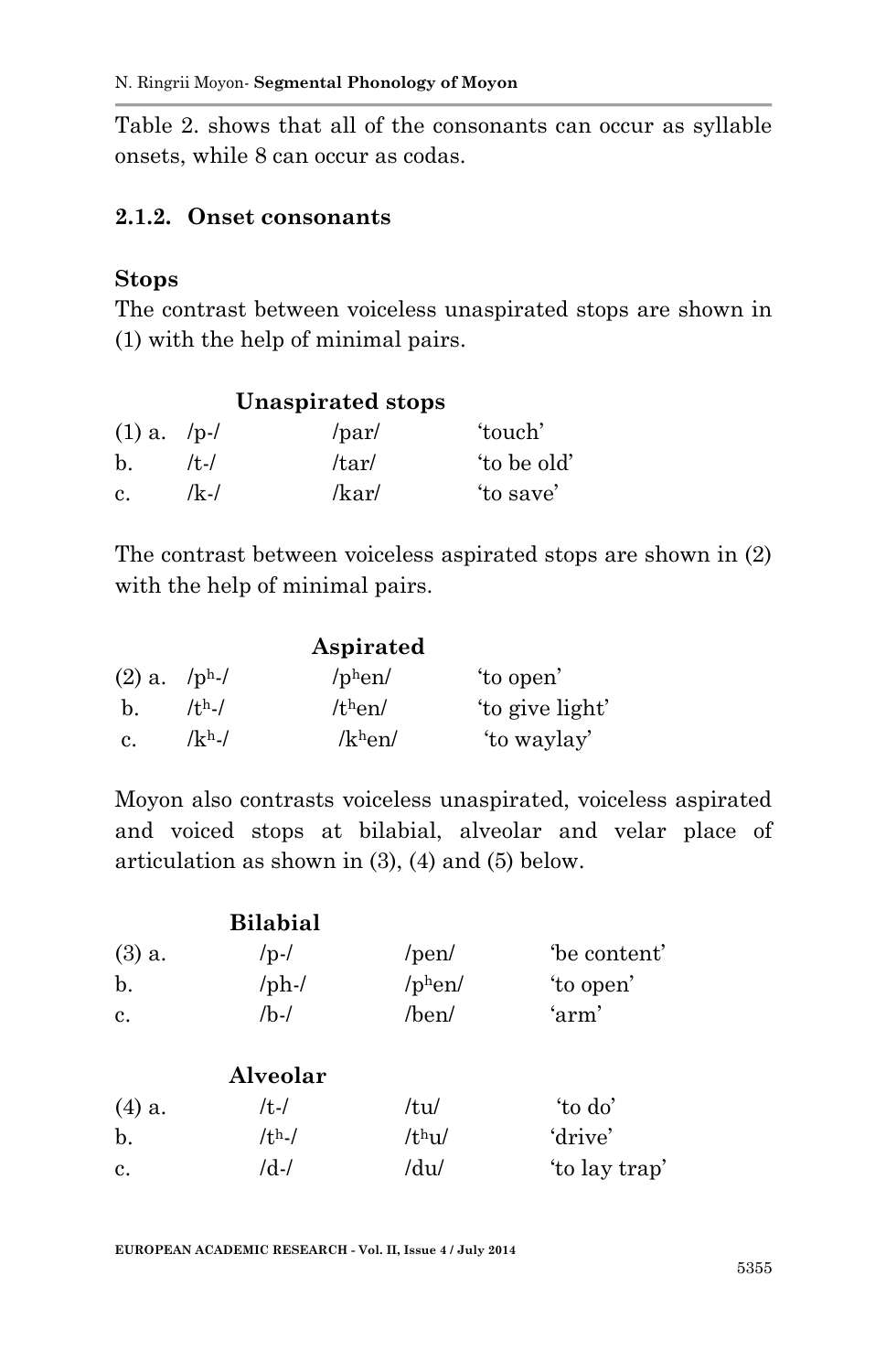|          | Velar    |            |               |
|----------|----------|------------|---------------|
| $(5)$ a. | $/k-1$   | $\sqrt{k}$ | 'to pull'     |
| b.       | $/kh$ -/ | $/kh$ i/   | $\text{leg}'$ |

### **Nasals**

The three nasals of Moyon are illustrated with the help of minimal pairs in (6) below.

| $(6)$ a. | $/m-l$ | /me/ | 'face'            |
|----------|--------|------|-------------------|
| b.       | $/n-1$ | /ne/ | 'younger sibling' |
| c.       | $/n-1$ | /ne/ | 'to like'         |

### **Fricatives and Affricate**

The contrast between the fricatives at different places of articulation is provided with the help of minimal pair in (7), (8) and (9) below.

|             |        | Labio-dental fricatives              |           |
|-------------|--------|--------------------------------------|-----------|
| $(7)$ a.    | /f-/   | $/$ f <sup>w</sup> <sub>11</sub> $/$ | 'noise'   |
| $h_{\cdot}$ | $/v-l$ | $/vw_{11}/$                          | 'to fart' |
|             |        |                                      |           |

|             |        | <b>Alveolar fricatives</b> |              |
|-------------|--------|----------------------------|--------------|
| $(8)$ a.    | $/s-1$ | /sar/                      | 'sister'     |
| $\mathbf b$ | $ z- $ | $\sqrt{z}$                 | 'to scatter' |

### **Alveolar and glottal fricatives**

| $/s-1$ | $/$ sem $/$ | 'distribute' |
|--------|-------------|--------------|
| /h-/   | /hem/       | 'to pound'   |
| $ z- $ | /zar/       | 'to scatter' |
| /h-/   | /har/       | 'to despise' |
|        |             |              |

# **Lateral and rhotic**

Moyon has one lateral and one rhotic each at the alveolar place of articulation. The contrast between the two is shown below with the help of minimal pairs.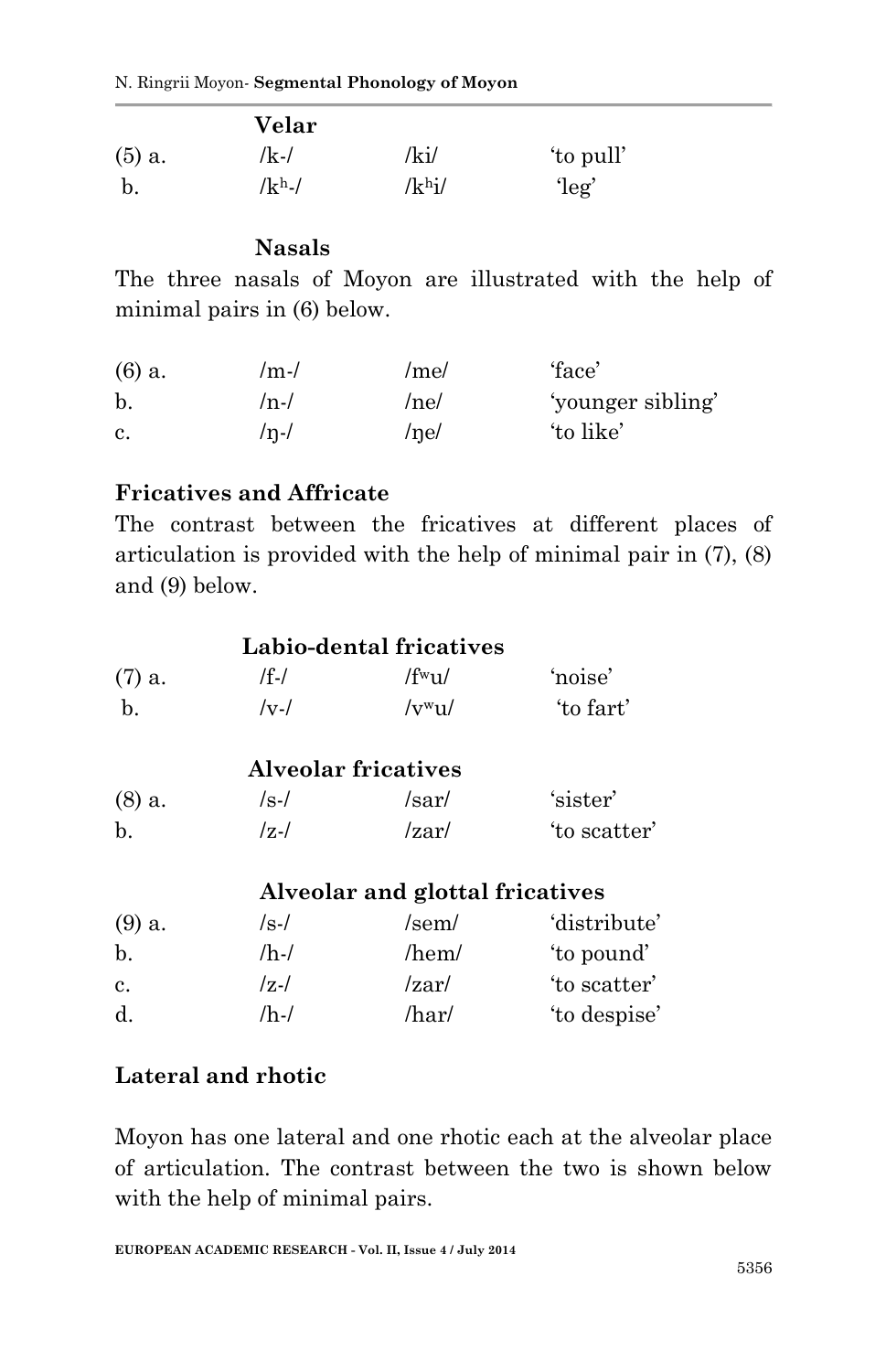N. Ringrii Moyon*-* **Segmental Phonology of Moyon**

| $(10)$ a. | $/r-l$ | /ram/       | 'land'      |
|-----------|--------|-------------|-------------|
|           | /I-/   | $/$ lam $/$ | 'road/path' |

### **2.1.3. Coda consonants**

As shown in Table 2. the coda may consist of the stops /p, t, k/ , nasals /m, n, n/ and rhotic /r/. The distribution of the voiceless unaspirated stops, nasals and rhotic can be established in coda position as in (11) and (12) below.

### **Stops coda and Rhotic**

|             | $(11)$ a. $/-p/$ | $\frac{\mathrm{kip}}{\mathrm{kip}}$ | 'to be exact in number' |
|-------------|------------------|-------------------------------------|-------------------------|
| b.          | $/ -t/$          | /amit/                              | 'gall bladder'          |
| $c_{\cdot}$ | $l-k/$           | /mik/                               | 'eve'                   |
| d.          | $1 - 71$         | /mi                                 | 'banana'                |
| $d_{\cdot}$ | $l-rl$           | /kir/                               | 'goat'                  |

# **Nasal coda and Rhotic**

| $(12)$ a. | /-m/       | /isem/       | 'to make'     |
|-----------|------------|--------------|---------------|
| b.        | $l - n/$   | /isen/       | 'to be red'   |
| C.        | $l - n/$   | $/$ isen $/$ | 'to be clean' |
| d.        | $l$ -r $l$ | /iser/       | 'taboo'       |

### **2.2. Vowels**

Moyon can be described as having six monophthong vowels as shown in Table 3.

|      | Front | Central | Back |
|------|-------|---------|------|
| High |       |         | u    |
| Mid  | е     | э       |      |
| Low  |       | a       |      |

# **Table 3. Moyon Vowels**

The Moyon vowel phonemes may be described in as follows.

- $/i' =$  high, front, unrounded vowel
- $/u =$  high, back, rounded vowel
- $|e|$  = mid, front, unrounded vowel
- /ɘ/= mid, central, unrounded vowel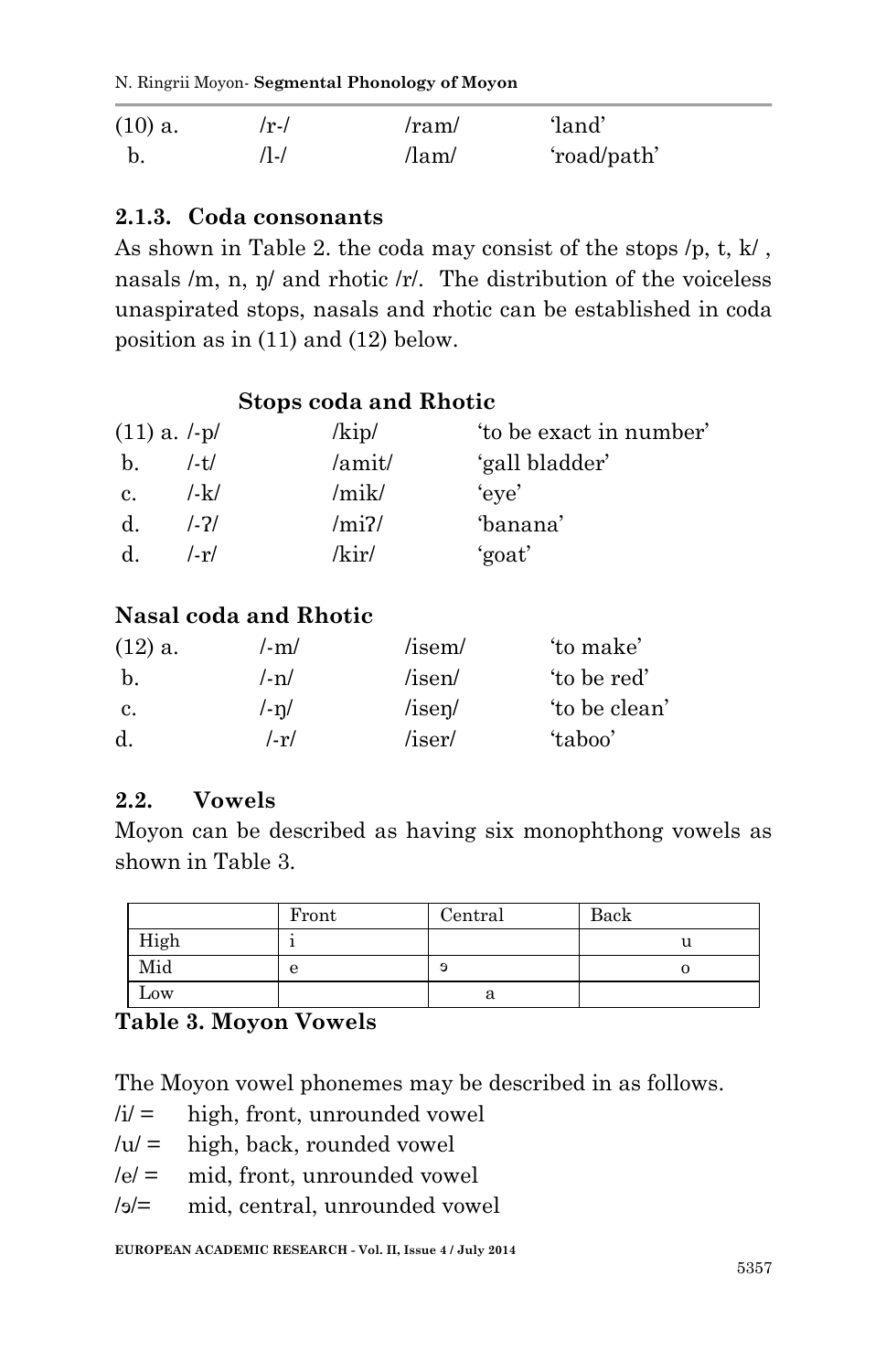N. Ringrii Moyon*-* **Segmental Phonology of Moyon**

| $ 0  =$ | mid, back, rounded vowel              |
|---------|---------------------------------------|
|         | $ a $ = low, central, unrounded vowel |

The different phonemic status of these six vowels can be established on the basis of the following minimal and near minimal pairs.

| $(13)$ a. | /i/ | $\sqrt{pir/}$         | 'dust'       |
|-----------|-----|-----------------------|--------------|
| b.        | /u/ | /pur/                 | 'gather'     |
| c.        | /e/ | /per/                 | 'strong'     |
| d.        | /e/ | per                   | 'to drop-by' |
| е.        | /o/ | $\alpha$ por $\alpha$ | 'foam'       |
| f.        | /a/ | /par/                 | 'to bloom'   |

## **Concluding remarks**

This paper presents a preliminary analysis of Moyon segmental phonology. As a result, this paper cannot claim to be an exhaustive study approaching the full-scale phonology of the language. Altogether, 20 consonants and six vowels have been established. Of the total number of consonants, only the voiceless unaspirated stops  $/p$ , t, k,  $2/$ , the nasals  $/m$ , n,  $p/m$  and the rhotic /r/ occur in coda position.

### **BIBLIOGRAPHY:**

- Crystal, David. 2003. *A Dictionary of Linguistics and Phonetics.* Blackwell Publishing Ltd.
- Katamba, F. 1996. *An Introduction to Phonology*. New York: Longman Publication.
- Lacy, P. Le. 2007. *The Cambridge Handbook of Phonology*. New York: Cambridge University Press.
- Odden, David. 2005. *Introducing phonology*. New York: Cambridge University Press.
- Roach, Peter. 2009. *English Phonetics and Phonology*. United Kingdom: Cambridge University Press.